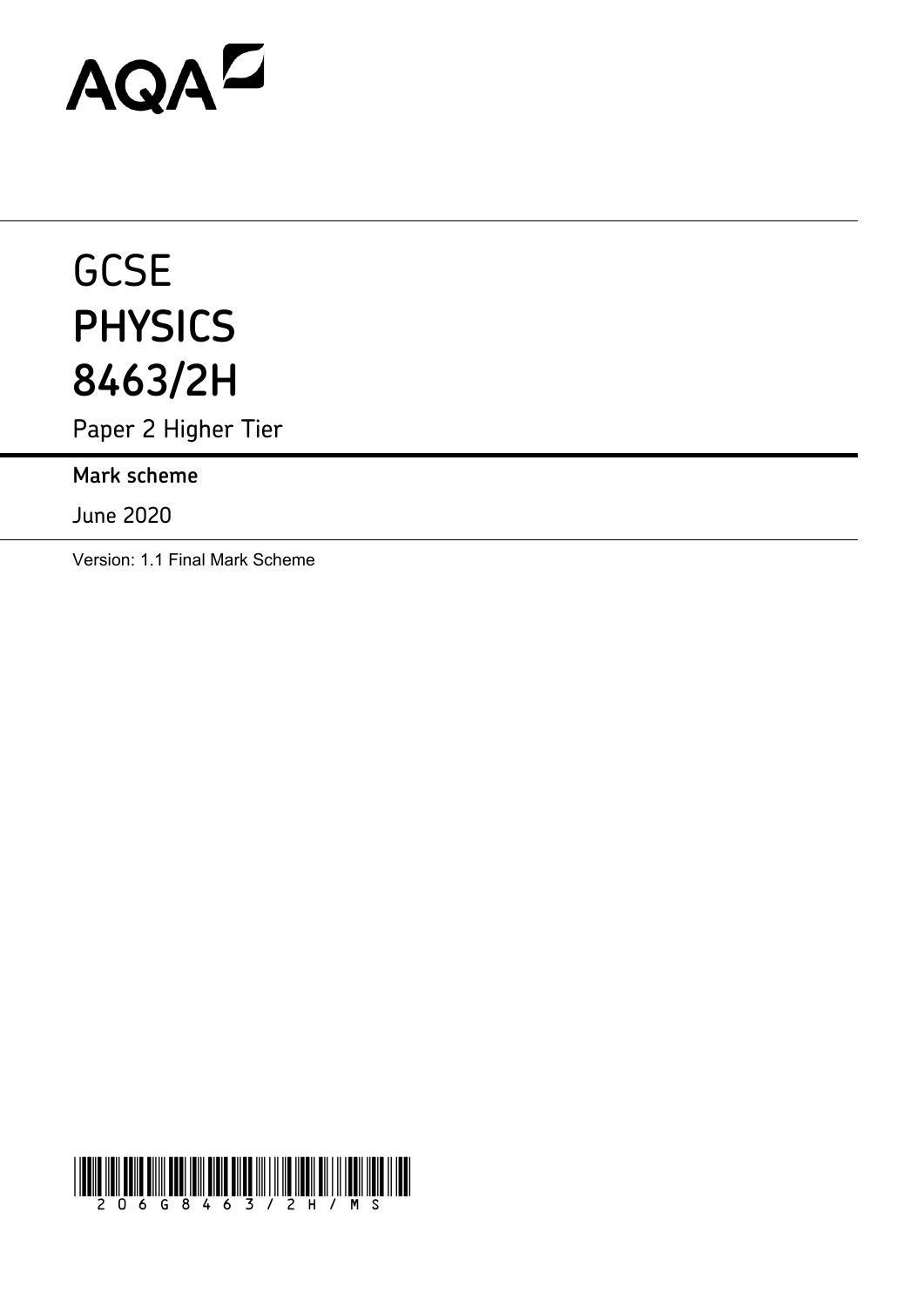Mark schemes are prepared by the Lead Assessment Writer and considered, together with the relevant questions, by a panel of subject teachers. This mark scheme includes any amendments made at the standardisation events which all associates participate in and is the scheme which was used by them in this examination. The standardisation process ensures that the mark scheme covers the students' responses to questions and that every associate understands and applies it in the same correct way. As preparation for standardisation each associate analyses a number of students' scripts. Alternative answers not already covered by the mark scheme are discussed and legislated for. If, after the standardisation process, associates encounter unusual answers which have not been raised they are required to refer these to the Lead Examiner.

It must be stressed that a mark scheme is a working document, in many cases further developed and expanded on the basis of students' reactions to a particular paper. Assumptions about future mark schemes on the basis of one year's document should be avoided; whilst the guiding principles of assessment remain constant, details will change, depending on the content of a particular examination paper.

Further copies of this mark scheme are available from aqa.org.uk

#### **Copyright information**

AQA retains the copyright on all its publications. However, registered schools/colleges for AQA are permitted to copy material from this booklet for their own internal use, with the following important exception: AQA cannot give permission to schools/colleges to photocopy any material that is acknowledged to a third party even for internal use within the centre.

Copyright © 2020 AQA and its licensors. All rights reserved.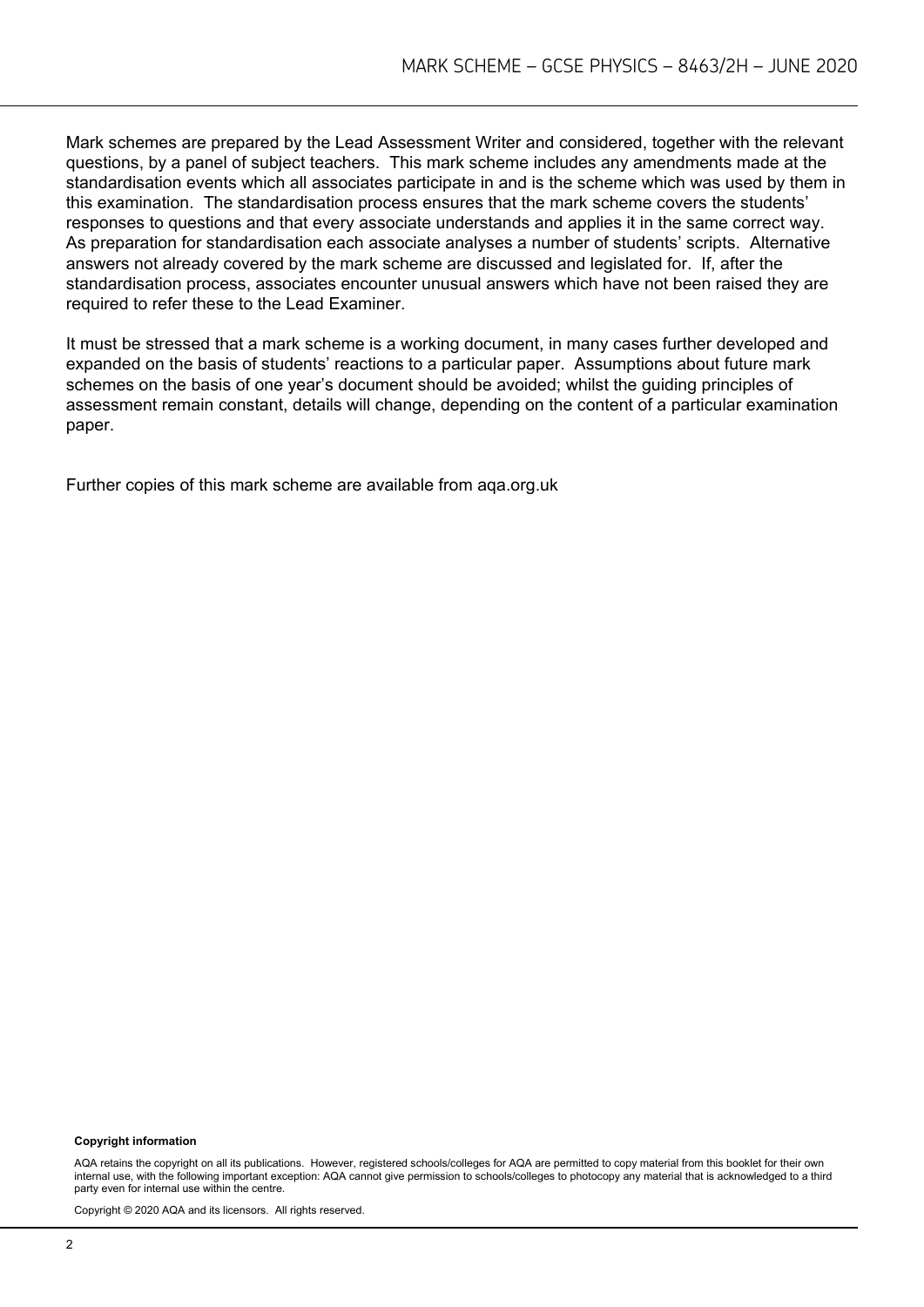# Level of response marking instructions

Level of response mark schemes are broken down into levels, each of which has a descriptor. The descriptor for the level shows the average performance for the level. There are marks in each level.

Before you apply the mark scheme to a student's answer read through the answer and annotate it (as instructed) to show the qualities that are being looked for. You can then apply the mark scheme.

# Step 1 Determine a level

Start at the lowest level of the mark scheme and use it as a ladder to see whether the answer meets the descriptor for that level. The descriptor for the level indicates the different qualities that might be seen in the student's answer for that level. If it meets the lowest level then go to the next one and decide if it meets this level, and so on, until you have a match between the level descriptor and the answer. With practice and familiarity you will find that for better answers you will be able to quickly skip through the lower levels of the mark scheme.

When assigning a level you should look at the overall quality of the answer and not look to pick holes in small and specific parts of the answer where the student has not performed quite as well as the rest. If the answer covers different aspects of different levels of the mark scheme you should use a best fit approach for defining the level and then use the variability of the response to help decide the mark within the level, ie if the response is predominantly level 3 with a small amount of level 4 material it would be placed in level 3 but be awarded a mark near the top of the level because of the level 4 content.

# Step 2 Determine a mark

Once you have assigned a level you need to decide on the mark. The descriptors on how to allocate marks can help with this. The exemplar materials used during standardisation will help. There will be an answer in the standardising materials which will correspond with each level of the mark scheme. This answer will have been awarded a mark by the Lead Examiner. You can compare the student's answer with the example to determine if it is the same standard, better or worse than the example. You can then use this to allocate a mark for the answer based on the Lead Examiner's mark on the example.

You may well need to read back through the answer as you apply the mark scheme to clarify points and assure yourself that the level and the mark are appropriate.

Indicative content in the mark scheme is provided as a guide for examiners. It is not intended to be exhaustive and you must credit other valid points. Students do not have to cover all of the points mentioned in the Indicative content to reach the highest level of the mark scheme.

An answer which contains nothing of relevance to the question must be awarded no marks.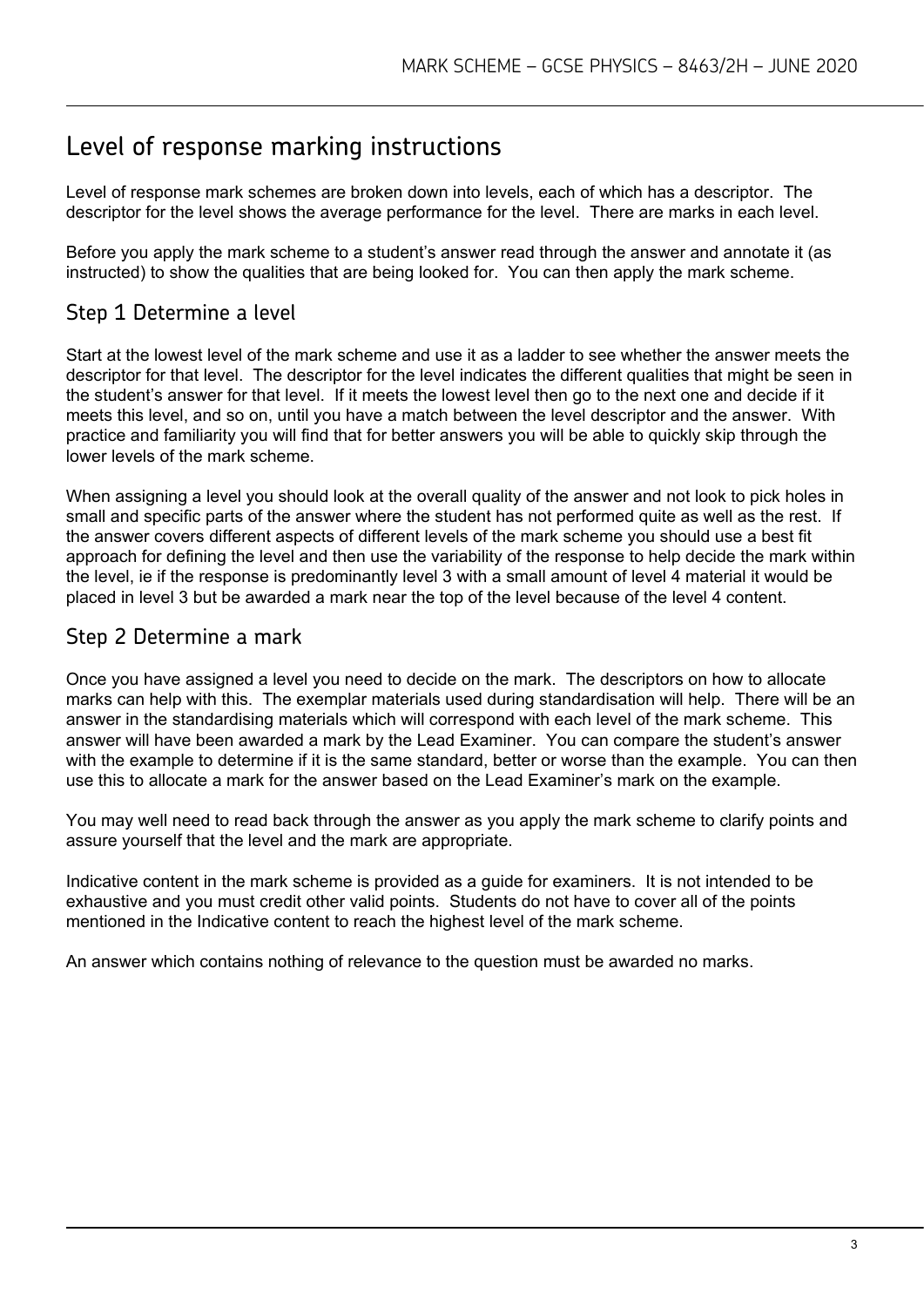# Information to Examiners

# 1. General

The mark scheme for each question shows:

- the marks available for each part of the question
- the total marks available for the question
- the typical answer or answers which are expected
- extra information to help the Examiner make his or her judgement
- the Assessment Objectives, level of demand and specification content that each question is intended to cover.

The extra information is aligned to the appropriate answer in the left-hand part of the mark scheme and should only be applied to that item in the mark scheme.

At the beginning of a part of a question a reminder may be given, for example: where consequential marking needs to be considered in a calculation; or the answer may be on the diagram or at a different place on the script.

In general the right-hand side of the mark scheme is there to provide those extra details which confuse the main part of the mark scheme yet may be helpful in ensuring that marking is straightforward and consistent.

### 2. Emboldening and underlining

- **2.1** In a list of acceptable answers where more than one mark is available 'any **two** from' is used, with the number of marks emboldened. Each of the following bullet points is a potential mark.
- **2.2** A bold **and** is used to indicate that both parts of the answer are required to award the mark.
- **2.3** Alternative answers acceptable for a mark are indicated by the use of **or**. Different terms in the mark scheme are shown by a /; eg allow smooth/free movement.
- **2.4** Any wording that is underlined is essential for the marking point to be awarded.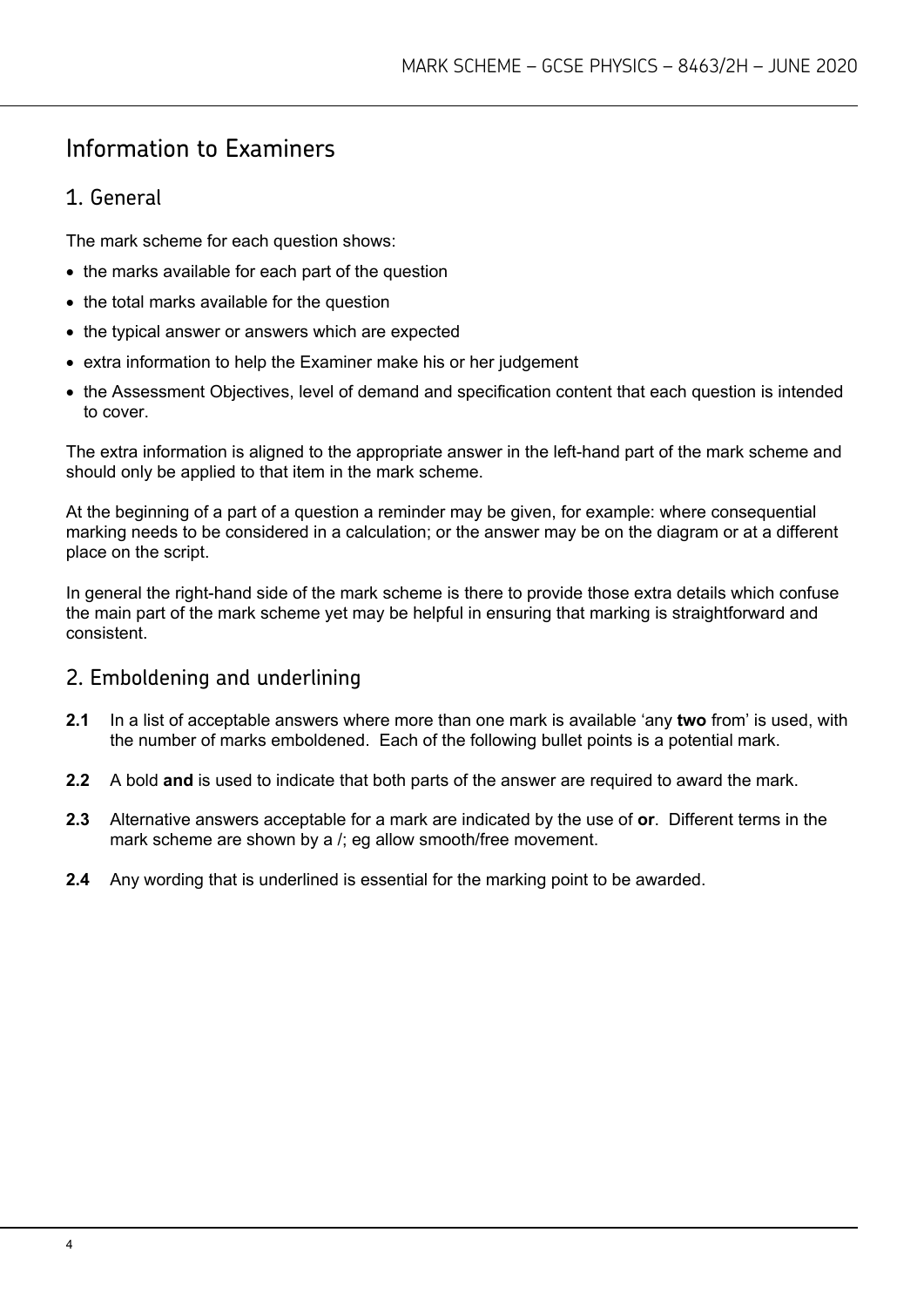# 3. Marking points

#### **3.1 Marking of lists**

This applies to questions requiring a set number of responses, but for which students have provided extra responses. The general principle to be followed in such a situation is that 'right + wrong = wrong'.

Each error/contradiction negates each correct response. So, if the number of error/contradictions equals or exceeds the number of marks available for the question, no marks can be awarded.

However, responses considered to be neutral (indicated as \* in example 1) are not penalised.

Example 1: What is the pH of an acidic solution?

| <b>Student</b> | <b>Response</b> | <b>Marks awarded</b> |  |
|----------------|-----------------|----------------------|--|
|                | green, 5        |                      |  |
|                | red $*$ , 5     |                      |  |
| 3              | red $*$ , 8     |                      |  |

Example 2: Name two planets in the solar system.

| <b>Student</b> | <b>Response</b>     | <b>Marks awarded</b> | [2 marks] |
|----------------|---------------------|----------------------|-----------|
|                | Neptune, Mars, Moon |                      |           |
|                | Neptune, Sun, Mars, |                      |           |
|                | Moon                |                      |           |

#### **3.2 Use of chemical symbols/formulae**

If a student writes a chemical symbol/formula instead of a required chemical name, full credit can be given if the symbol/formula is correct and if, in the context of the question, such action is appropriate.

#### **3.3 Marking procedure for calculations**

Marks should be awarded for each stage of the calculation completed correctly, as students are instructed to show their working. Full marks can, however, be given for a correct numerical answer, without any working shown.

#### **3.4 Interpretation of 'it'**

Answers using the word 'it' should be given credit only if it is clear that the 'it' refers to the correct subject.

#### **3.5 Errors carried forward**

Any error in the answers to a structured question should be penalised once only.

Papers should be constructed in such a way that the number of times errors can be carried forward is kept to a minimum. Allowances for errors carried forward are most likely to be restricted to calculation questions and should be shown by the abbreviation ecf in the marking scheme.

**[1 mark]**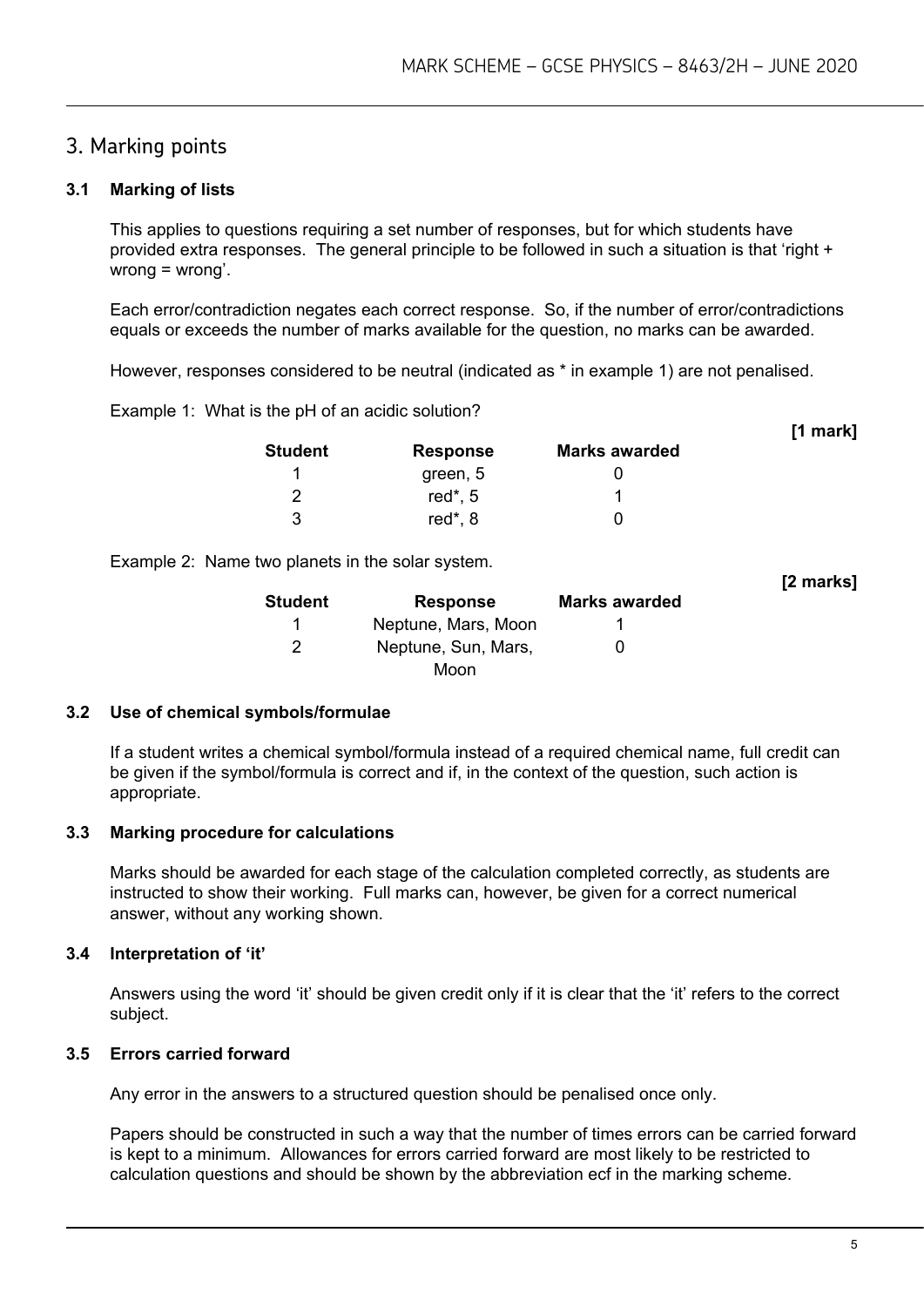#### **3.6 Phonetic spelling**

The phonetic spelling of correct scientific terminology should be credited **unless** there is a possible confusion with another technical term.

#### **3.7 Brackets**

(…..) are used to indicate information which is not essential for the mark to be awarded but is included to help the examiner identify the sense of the answer required.

#### **3.8 Allow**

In the mark scheme additional information, 'allow' is used to indicate creditworthy alternative answers.

#### **3.9 Ignore**

Ignore is used when the information given is irrelevant to the question or not enough to gain the marking point. Any further correct amplification could gain the marking point.

#### **3.10 Do not accept**

Do **not** accept means that this is a wrong answer which, even if the correct answer is given as well, will still mean that the mark is not awarded.

#### 4. Level of response marking instructions

Extended response questions are marked on level of response mark schemes.

- Level of response mark schemes are broken down into levels, each of which has a descriptor.
- The descriptor for the level shows the average performance for the level.
- There are two marks in each level.

Before you apply the mark scheme to a student's answer, read through the answer and annotate it (as instructed) to show the qualities that are being looked for. You can then apply the mark scheme.

#### **Step 1: Determine a level**

Start at the lowest level of the mark scheme and use it as a ladder to see whether the answer meets the descriptor for that level. The descriptor for the level indicates the different qualities that might be seen in the student's answer for that level. If it meets the lowest level then go to the next one and decide if it meets this level, and so on, until you have a match between the level descriptor and the answer.

When assigning a level you should look at the overall quality of the answer. Do **not** look to penalise small and specific parts of the answer where the student has not performed quite as well as the rest. If the answer covers different aspects of different levels of the mark scheme you should use a best fit approach for defining the level.

Use the variability of the response to help decide the mark within the level, ie if the response is predominantly level 2 with a small amount of level 3 material it would be placed in level 2 but be awarded a mark near the top of the level because of the level 3 content.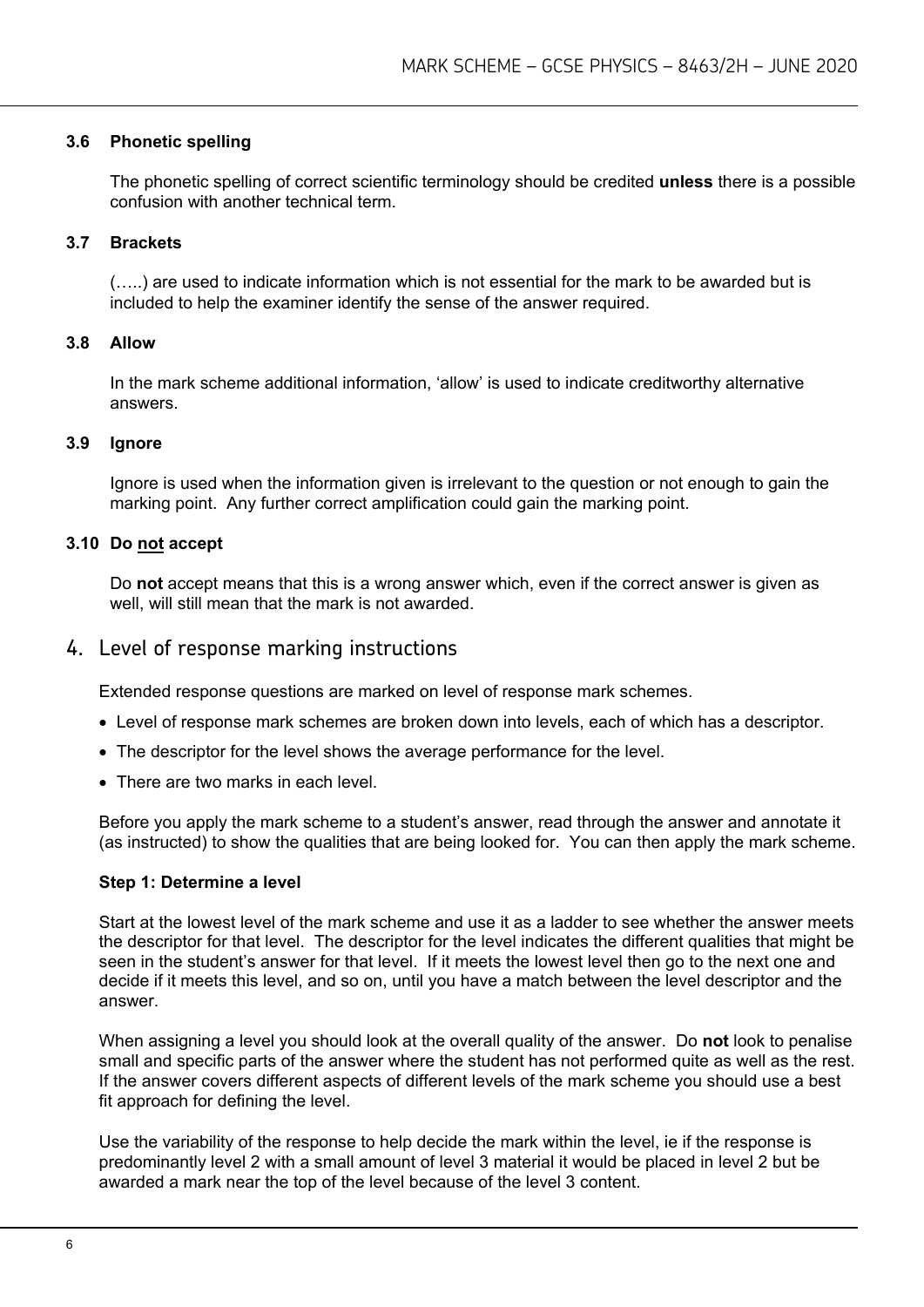#### **Step 2: Determine a mark**

Once you have assigned a level you need to decide on the mark. The descriptors on how to allocate marks can help with this.

The exemplar materials used during standardisation will help. There will be an answer in the standardising materials which will correspond with each level of the mark scheme. This answer will have been awarded a mark by the Lead Examiner. You can compare the student's answer with the example to determine if it is the same standard, better or worse than the example. You can then use this to allocate a mark for the answer based on the Lead Examiner's mark on the example.

You may well need to read back through the answer as you apply the mark scheme to clarify points and assure yourself that the level and the mark are appropriate.

Indicative content in the mark scheme is provided as a guide for examiners. It is not intended to be exhaustive and you must credit other valid points. Students do **not** have to cover all of the points mentioned in the indicative content to reach the highest level of the mark scheme.

You should ignore any irrelevant points made. However, full marks can be awarded only if there are no incorrect statements that contradict a correct response.

An answer which contains nothing of relevance to the question must be awarded no marks.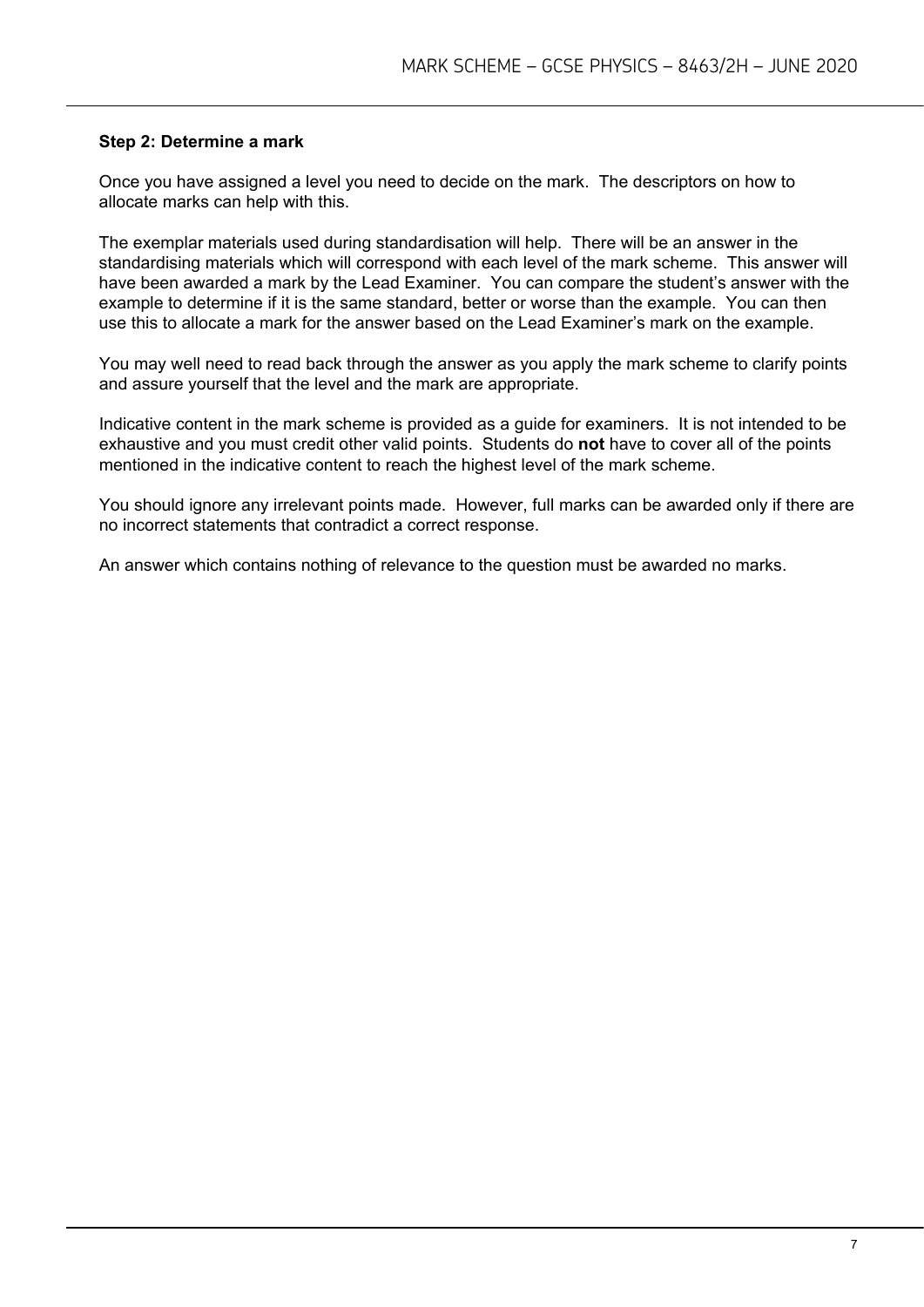| Question | <b>Answers</b>                                                                                   | <b>Extra information</b>                                                                                                                                                 | <b>Mark</b>         | AO <sub>I</sub><br>Spec. Ref.        |
|----------|--------------------------------------------------------------------------------------------------|--------------------------------------------------------------------------------------------------------------------------------------------------------------------------|---------------------|--------------------------------------|
| 01.1     | Move the wooden block to the<br>left.                                                            |                                                                                                                                                                          | 1                   | AO <sub>3</sub><br>4.5.6.2.2<br>RPA7 |
| 01.2     | use a pulley (on the edge of the<br>bench)                                                       | allow any feasible method to<br>stop the string from rubbing                                                                                                             | 1                   | AO <sub>3</sub><br>4.5.6.2.2<br>RPA7 |
| 01.3     | suitable scale<br>points plotted correctly                                                       | allow 5 correctly plotted for<br>2 marks OR 3-4 correctly<br>plotted for 1 mark                                                                                          | 1<br>$\overline{2}$ | AO <sub>2</sub><br>4.5.6.2.2<br>RPA7 |
|          | line of best fit                                                                                 |                                                                                                                                                                          | 1                   |                                      |
| 01.4     | (directly) proportional                                                                          | allow a correct description of<br>direct proportionality<br>ignore positive correlation<br>allow weight (added to mass<br>holder) for force<br>allow $f = ma$ for 1 mark | 1                   | AO <sub>3</sub><br>4.5.6.2.2<br>RPA7 |
| 01.5     | repeat the<br>measurements/investigation<br>ignore anomalies and calculate<br>the mean / average |                                                                                                                                                                          | 1<br>1              | AO <sub>3</sub><br>4.5.6.2.2<br>RPA7 |
| 01.6     | resultant force = mass $\times$<br>acceleration<br>or<br>$F = m a$                               |                                                                                                                                                                          | $\mathbf{1}$        | AO <sub>1</sub><br>4.5.6.2.2<br>RPA7 |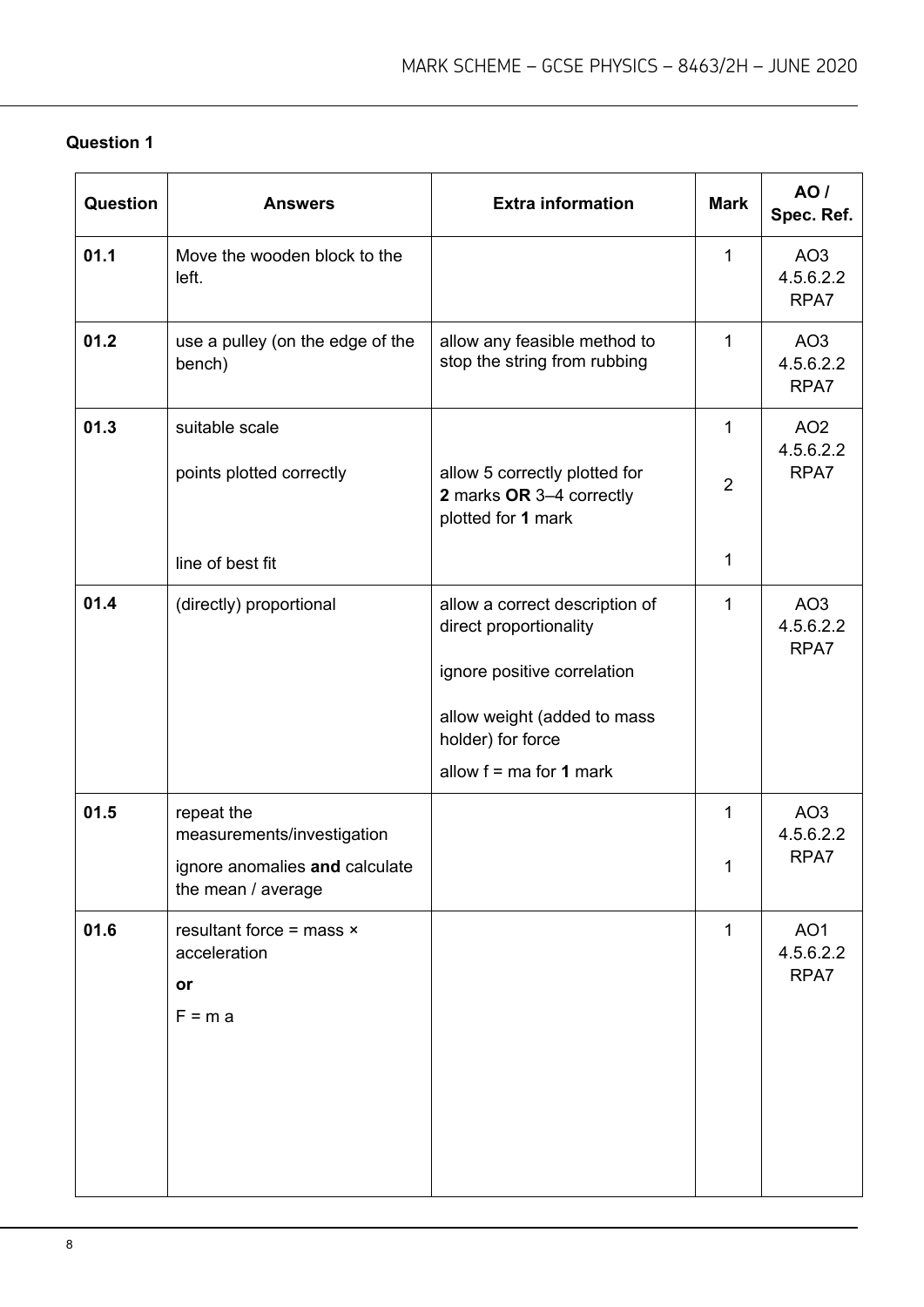| 01.7         | $0.375 = 0.60 \times a$<br>0.375<br>$a =$ | 1      | AO <sub>2</sub><br>4.5.6.2.2<br>RPA7 |
|--------------|-------------------------------------------|--------|--------------------------------------|
|              | 0.60<br>$a = 0.625$ (m/s <sup>2</sup> )   | 1<br>1 |                                      |
|              | $a = 0.63$ (m/s <sup>2</sup> )            | 1      |                                      |
| <b>Total</b> |                                           | 14     |                                      |

| Question | <b>Answers</b>                                   | <b>Extra information</b>       | <b>Mark</b>  | AO /<br>Spec. Ref.           |
|----------|--------------------------------------------------|--------------------------------|--------------|------------------------------|
| 02.1     | (force of) gravity                               | do not allow weight            | $\mathbf{1}$ | AO <sub>1</sub><br>4.8.1.1   |
|          | fusion                                           |                                | $\mathbf{1}$ |                              |
| 02.2     | distance = speed $\times$ time                   | allow a correct re-arrangement | $\mathbf{1}$ | AO <sub>1</sub><br>4.5.6.1.2 |
|          | or                                               |                                |              |                              |
|          | $s = vt$                                         | do <b>not</b> allow $d = st$   |              |                              |
| 02.3     | $1.5 \times 10^{11} = 3.0 \times 10^8 \times t$  |                                | $\mathbf{1}$ | AO <sub>2</sub><br>4.5.6.1.2 |
|          | $t = {1.5 \times 10^{11} \over 3.0 \times 10^8}$ |                                | 1            |                              |
|          | $t = 500$ (s)                                    |                                | $\mathbf 1$  |                              |
|          |                                                  |                                |              |                              |
|          |                                                  |                                |              |                              |
|          |                                                  |                                |              |                              |
|          |                                                  |                                |              |                              |
|          |                                                  |                                |              |                              |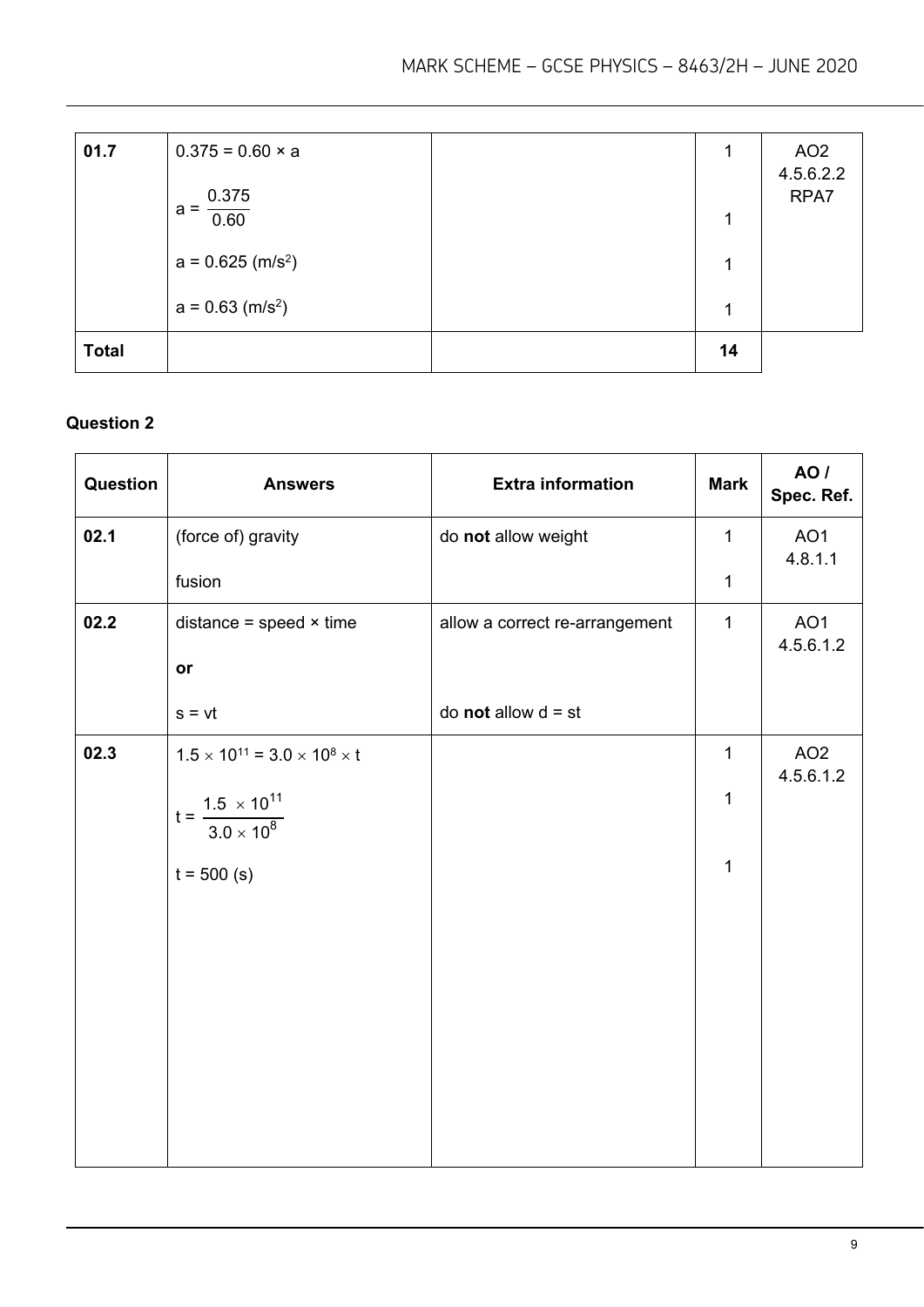| 02.4         | Level 3: Scientifically relevant facts, events or processes are<br>identified and given in detail to form an accurate account.                                                                                                                                                                                                                                                                                                                                                                                                                                                                                                                                                                                          |  | $5-6$   | AO <sub>1</sub><br>4.8.1.2 |
|--------------|-------------------------------------------------------------------------------------------------------------------------------------------------------------------------------------------------------------------------------------------------------------------------------------------------------------------------------------------------------------------------------------------------------------------------------------------------------------------------------------------------------------------------------------------------------------------------------------------------------------------------------------------------------------------------------------------------------------------------|--|---------|----------------------------|
|              | Level 2: Scientifically relevant facts, events or processes are<br>identified and their relevance is clear. The account is not fully<br>accurate.                                                                                                                                                                                                                                                                                                                                                                                                                                                                                                                                                                       |  | $3 - 4$ |                            |
|              | Level 1: Facts, events or processes are identified and simply<br>stated but their relevance is not clear.                                                                                                                                                                                                                                                                                                                                                                                                                                                                                                                                                                                                               |  |         |                            |
|              | No relevant content                                                                                                                                                                                                                                                                                                                                                                                                                                                                                                                                                                                                                                                                                                     |  |         |                            |
|              | Indicative content:                                                                                                                                                                                                                                                                                                                                                                                                                                                                                                                                                                                                                                                                                                     |  |         |                            |
|              | • fusion (processes in stars) produce new elements<br>• cloud of gas / hydrogen and dust OR nebula<br>• pulled together by gravity<br>• causing increasing temperature (to start the fusion process)<br>• (to become a) protostar<br>• hydrogen nuclei fuse to form helium nuclei<br>• and the star becomes main sequence<br>• hydrogen begins to run out<br>• helium nuclei fuse to make heavier elements<br>$\bullet$ up to iron<br>• the star expands (to become a)<br>• red super giant<br>• (the star collapses rapidly) and explodes<br>• called a supernova<br>• creating elements heavier than iron<br>• and distributing them throughout the universe<br>• leaving behind a neutron star<br>• or a black hole. |  |         |                            |
| 02.5         | Temperature                                                                                                                                                                                                                                                                                                                                                                                                                                                                                                                                                                                                                                                                                                             |  | 1       | AO <sub>1</sub><br>4.6.3.2 |
| <b>Total</b> |                                                                                                                                                                                                                                                                                                                                                                                                                                                                                                                                                                                                                                                                                                                         |  | 13      |                            |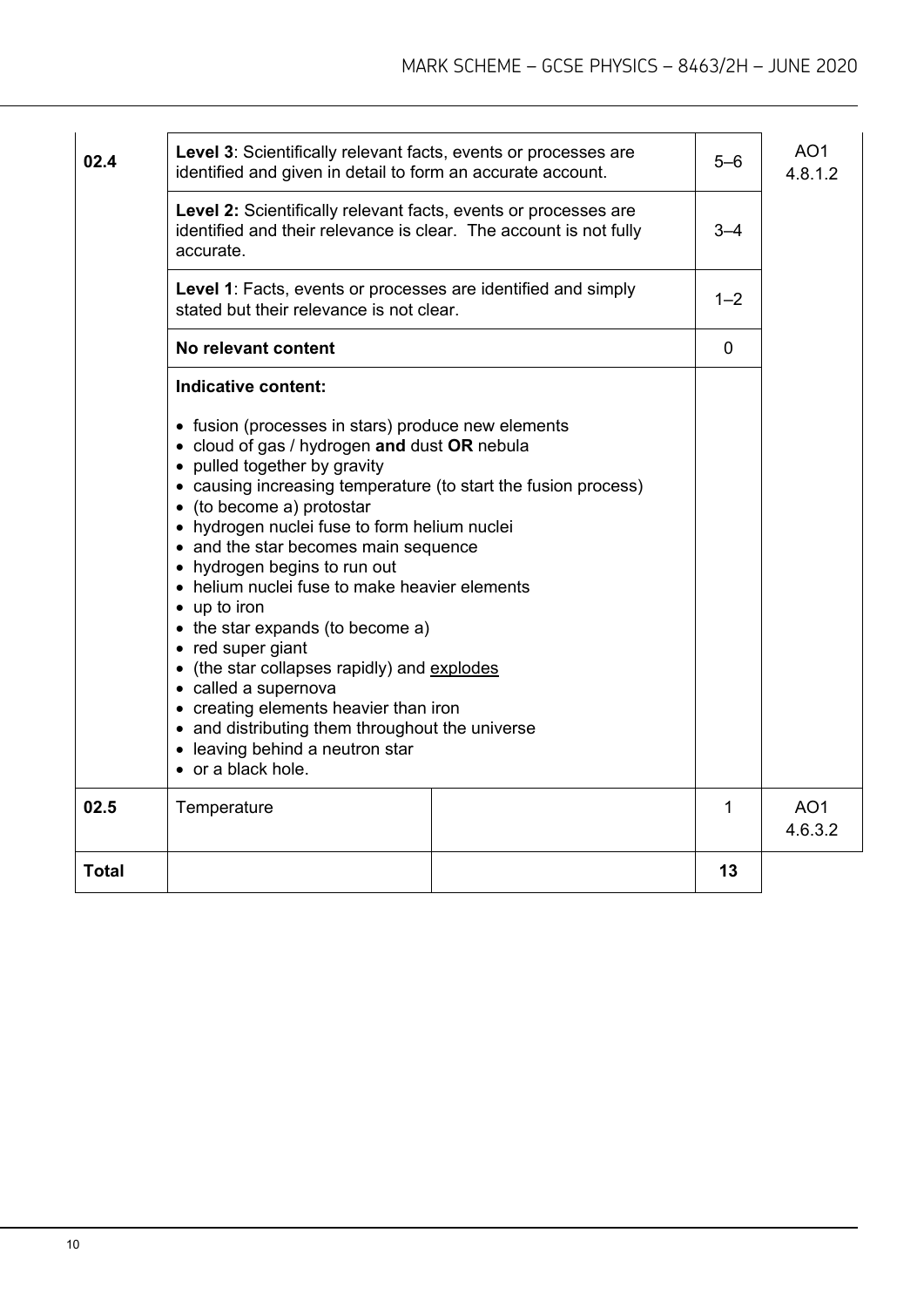| <b>Question</b> | <b>Answers</b>                                                                                                                                                                                                                                                                                                                                                                                                                                                                                                                                                                                                                                                                                                                                                                                                         | <b>Extra information</b>                                | <b>Mark</b> | <b>AO</b> /<br>Spec. Ref.                      |
|-----------------|------------------------------------------------------------------------------------------------------------------------------------------------------------------------------------------------------------------------------------------------------------------------------------------------------------------------------------------------------------------------------------------------------------------------------------------------------------------------------------------------------------------------------------------------------------------------------------------------------------------------------------------------------------------------------------------------------------------------------------------------------------------------------------------------------------------------|---------------------------------------------------------|-------------|------------------------------------------------|
| 03.1            | it is harder to judge where the<br>centre of a wider ray is                                                                                                                                                                                                                                                                                                                                                                                                                                                                                                                                                                                                                                                                                                                                                            |                                                         | 1           | AO <sub>3</sub><br>4.6.1.3<br>RPA <sub>9</sub> |
|                 | causing a larger uncertainty (in<br>the measurements)                                                                                                                                                                                                                                                                                                                                                                                                                                                                                                                                                                                                                                                                                                                                                                  | allow increasing random errors<br>(in the measurements) | 1           |                                                |
| 03.2            | line of best fit drawn and<br>extrapolated to 80 degrees                                                                                                                                                                                                                                                                                                                                                                                                                                                                                                                                                                                                                                                                                                                                                               |                                                         | 1           | AO <sub>3</sub><br>4.6.1.3                     |
|                 | 41 (degrees)                                                                                                                                                                                                                                                                                                                                                                                                                                                                                                                                                                                                                                                                                                                                                                                                           | allow 40 to 43 (degrees)                                | 1           | RPA <sub>9</sub>                               |
| 03.3            | Level 3: The design/plan would lead to the production of a valid<br>outcome. All key steps are identified and logically sequenced.                                                                                                                                                                                                                                                                                                                                                                                                                                                                                                                                                                                                                                                                                     |                                                         | $5 - 6$     | AO <sub>1</sub><br>4.6.1.3                     |
|                 | Level 2: The design/plan would not necessarily lead to a valid<br>outcome. Most steps are identified, but the method is not fully<br>logically sequenced.                                                                                                                                                                                                                                                                                                                                                                                                                                                                                                                                                                                                                                                              |                                                         | $3 - 4$     | RPA <sub>9</sub>                               |
|                 | <b>Level 1:</b> The design/plan would not lead to a valid outcome. Some<br>relevant steps are identified, but links are not made clear.<br>No relevant content                                                                                                                                                                                                                                                                                                                                                                                                                                                                                                                                                                                                                                                         |                                                         | $1 - 2$     |                                                |
|                 |                                                                                                                                                                                                                                                                                                                                                                                                                                                                                                                                                                                                                                                                                                                                                                                                                        |                                                         | $\mathbf 0$ |                                                |
|                 | Indicative content:                                                                                                                                                                                                                                                                                                                                                                                                                                                                                                                                                                                                                                                                                                                                                                                                    |                                                         |             |                                                |
|                 | • place a glass block on a piece of paper<br>• draw around the glass block<br>• use the ray box to shine a ray of light through the glass block<br>• mark the ray of light entering the glass block<br>• mark the ray of light emerging from the glass block<br>join the points to show the path of the complete ray through the<br>block<br>• and draw a normal line at 90 degrees to the surface<br>• use a protractor to measure the angle of incidence<br>• use a protractor to measure the angle of refraction<br>• use a ray box to shine a ray of light at a range of different angles<br>(of incidence)<br>• increase the angle of incidence in 10 degree intervals<br>• from an angle of incidence of 10 degrees to an angle of<br>incidence of 70 degrees.<br>allow use of optical pins instead of a ray box |                                                         |             |                                                |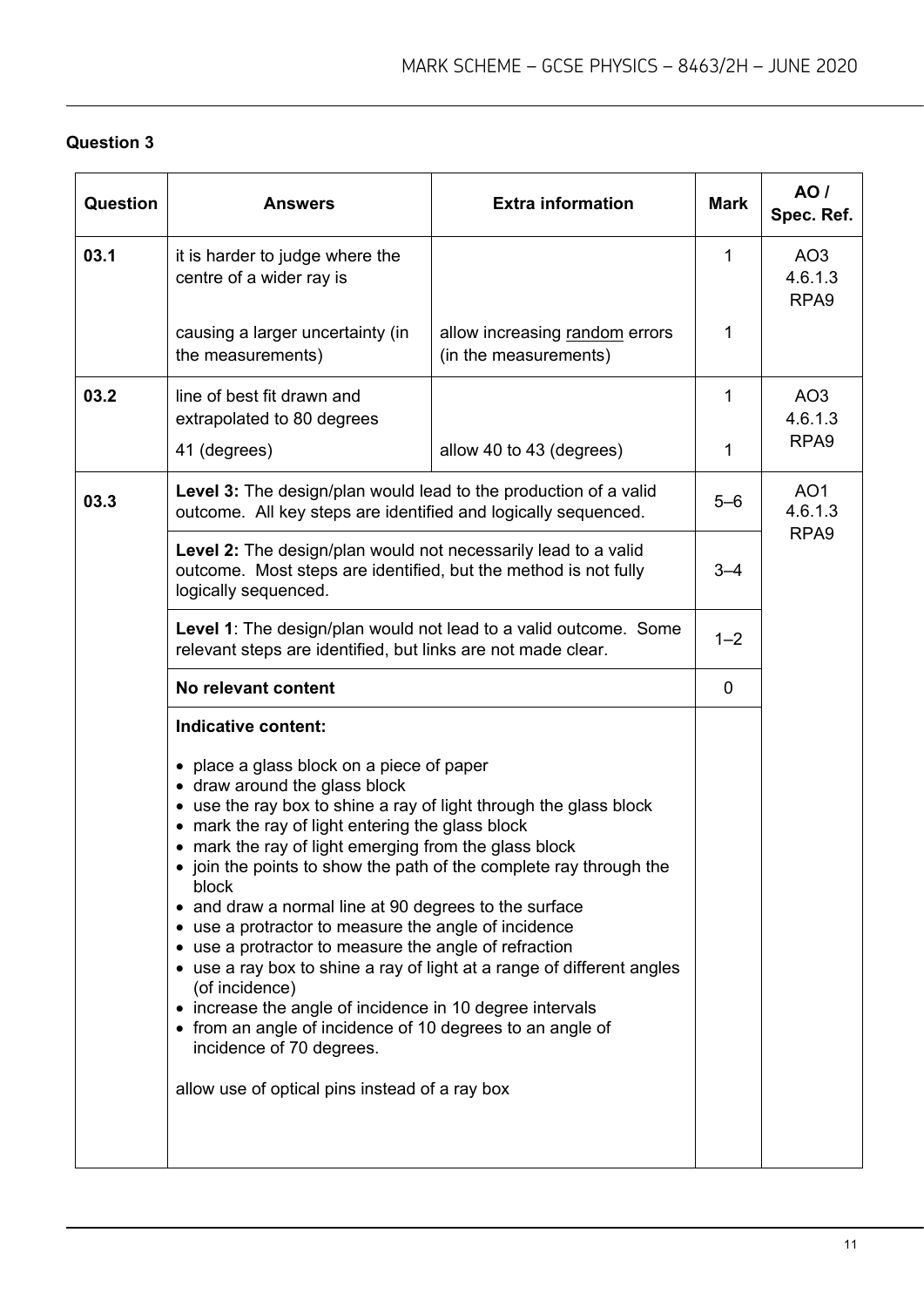| 03.4         | $\frac{(28 + 25 + 22)}{2} = 25$<br>3 |                          | 1<br>1 | AO <sub>3</sub><br>4.6.1.3 |
|--------------|--------------------------------------|--------------------------|--------|----------------------------|
|              | 3 (degrees)                          |                          |        |                            |
|              |                                      | allow alternative method |        |                            |
|              |                                      | $28 - 22 = 6$<br>(1)     |        |                            |
|              |                                      | $= 3$ (degrees) (1)      |        |                            |
| 03.5         | Velocity                             |                          | 1      | AO <sub>1</sub><br>4.6.2.2 |
| <b>Total</b> |                                      |                          | 13     |                            |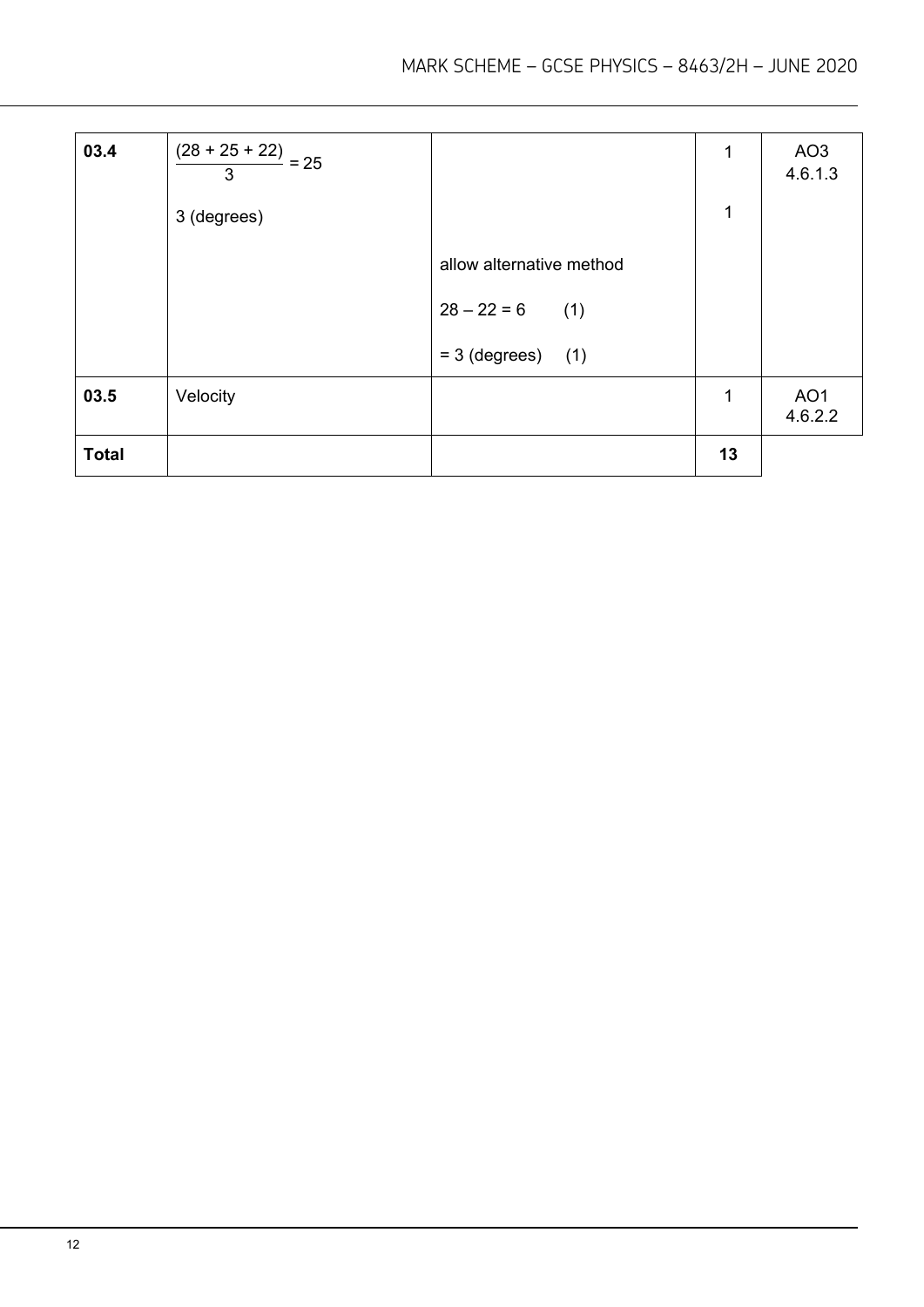| Question | <b>Answers</b>                                                                             | <b>Extra information</b>                               | <b>Mark</b>    | <b>AO</b> /<br>Spec. Ref.  |
|----------|--------------------------------------------------------------------------------------------|--------------------------------------------------------|----------------|----------------------------|
| 04.1     | any two correct lines drawn<br>from the top of the visitor and<br>passing through the lens | allow construction lines that are<br>not dashed        | $\overline{2}$ | AO <sub>2</sub><br>4.6.2.5 |
|          | image drawn at the correct<br>position and with the correct<br>orientation                 | mark only scores if first two<br>marks scored.         | 1              |                            |
|          |                                                                                            | a convex lens diagram<br>scores 0 marks<br>Visitor     |                |                            |
| 04.2     | Decreases                                                                                  |                                                        | 1              | AO <sub>3</sub><br>4.6.2.5 |
| 04.3     | Iron                                                                                       |                                                        | 1              | AO <sub>1</sub><br>4.7.2.1 |
| 04.4     | there is a current in the solenoid<br>/ circuit                                            | allow a charge flows through the<br>solenoid / circuit | $\mathbf{1}$   | AO <sub>1</sub><br>4.7.2.1 |
|          | creating a magnetic field                                                                  | allow the solenoid / coil is<br>magnetised             | 1              |                            |
|          | attracting the bolt                                                                        |                                                        | 1              |                            |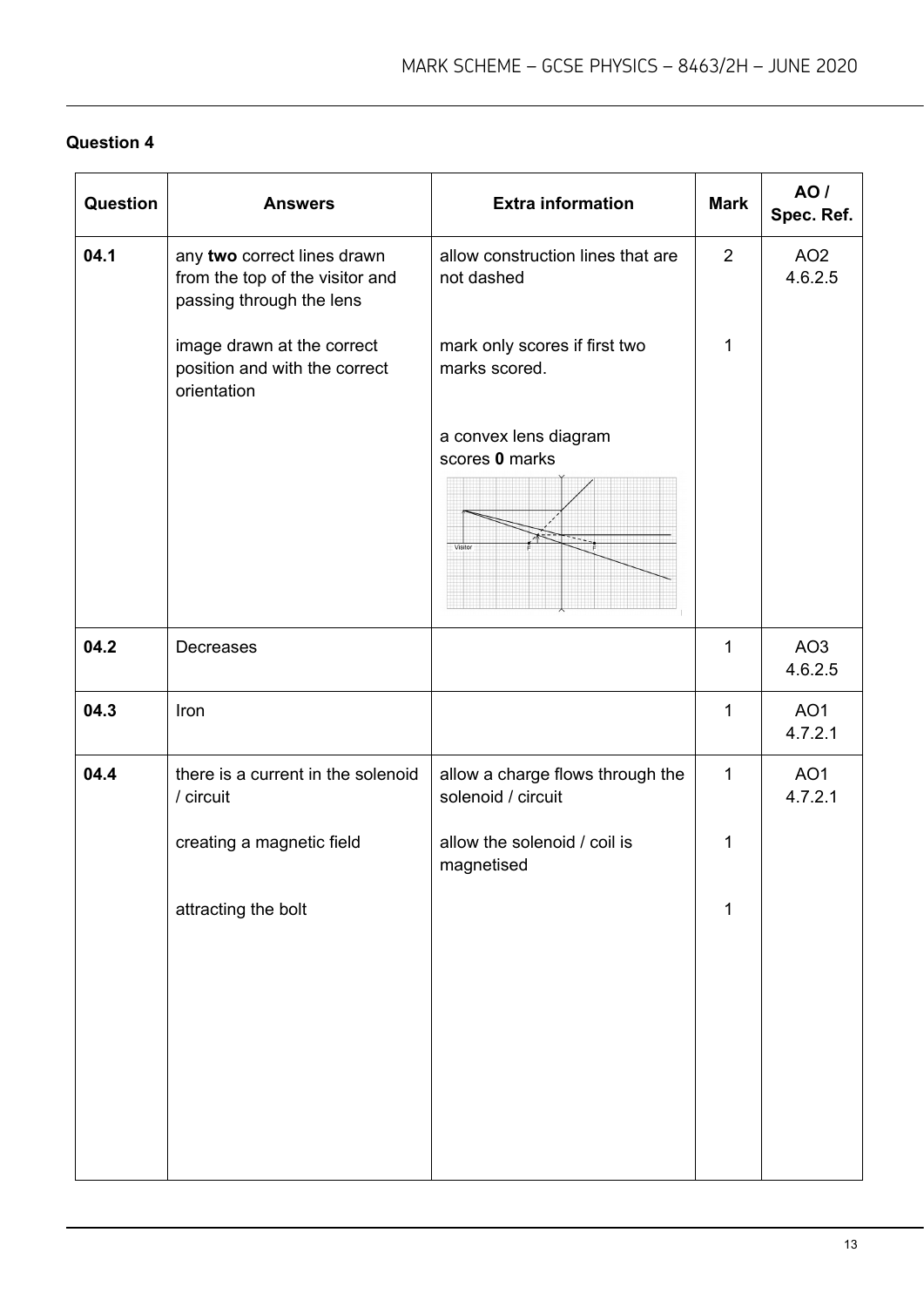| 04.5 | $1.50$ cm = 0.015 m     |                                                                                       |   | AO <sub>2</sub><br>4.5.3 |
|------|-------------------------|---------------------------------------------------------------------------------------|---|--------------------------|
|      | $2.88 = k \times 0.015$ | this mark may be awarded if<br>distance is incorrectly/not<br>converted               | 1 |                          |
|      | $k = 2.88 / 0.015$      | this mark may be awarded if<br>distance is incorrectly/not<br>converted               |   |                          |
|      | $k = 192$ (N/m)         | allow a correctly calculated<br>answer using an incorrectly/not<br>converted distance |   |                          |

| 04.6  | Any two from:<br>• increase the current (in the<br>solenoid / circuit)                | allow any sensible suggestion<br>for increasing the current such<br>as increasing the p.d. / power of<br>the battery OR using lower<br>resistance wire in the solenoid | 2  | AO3<br>4.7.2.1 |
|-------|---------------------------------------------------------------------------------------|------------------------------------------------------------------------------------------------------------------------------------------------------------------------|----|----------------|
|       | • add more turns to the<br>solenoid<br>• use a spring with a lower<br>spring constant | do not allow increase the<br>number of coils<br>allow use a weaker spring                                                                                              |    |                |
| Total |                                                                                       |                                                                                                                                                                        | 14 |                |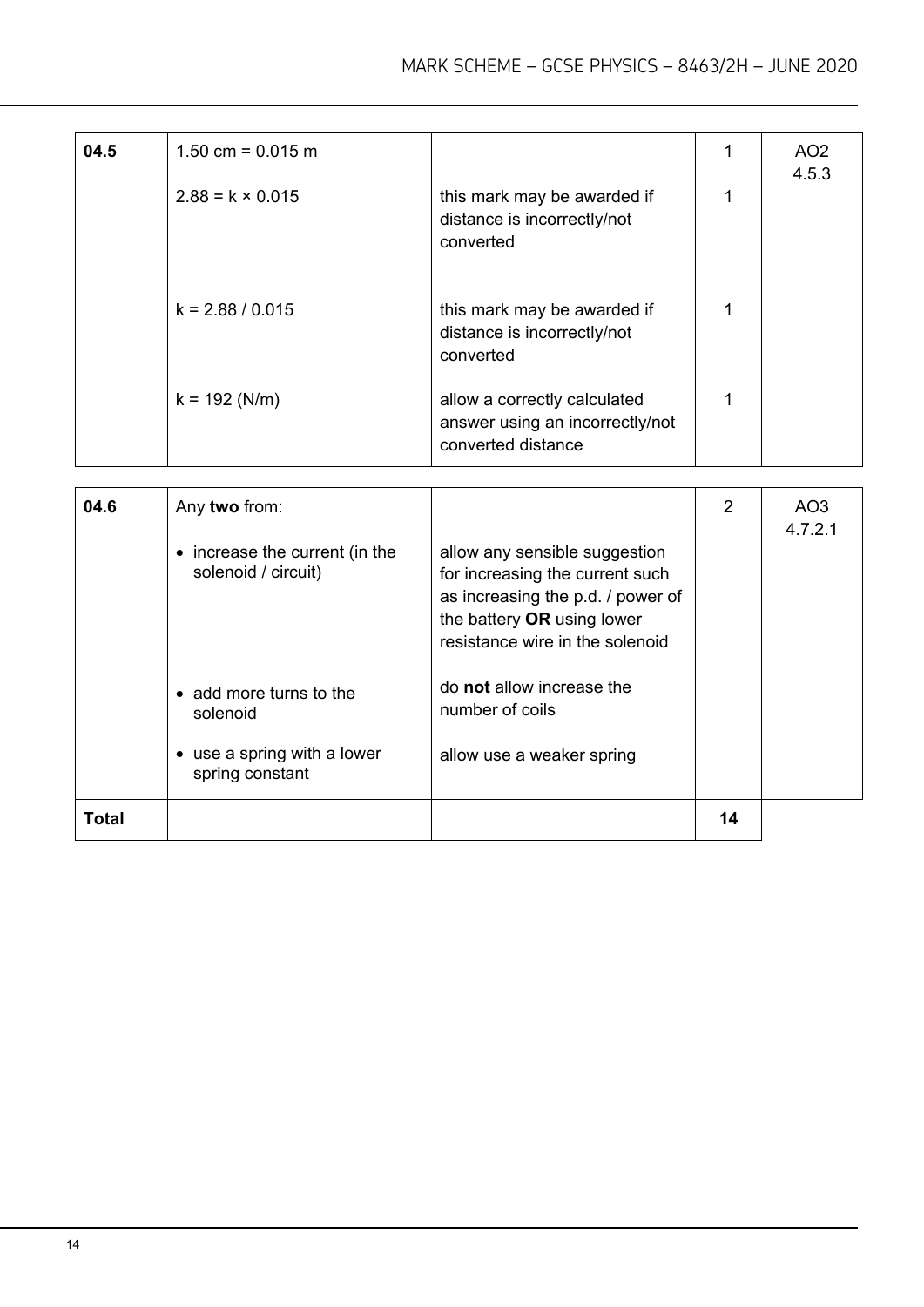| Question     | <b>Answers</b>                                                                 | <b>Extra information</b>                                                             | <b>Mark</b>  | <b>AO</b> /<br>Spec. Ref.             |
|--------------|--------------------------------------------------------------------------------|--------------------------------------------------------------------------------------|--------------|---------------------------------------|
| 05.1         | (total) momentum before =<br>(total) momentum after                            | allow (total) momentum stays<br>the same                                             | $\mathbf{1}$ | AO <sub>1</sub><br>4.5.7.2            |
| 05.2         | momentum of<br>player $A = 585$ (kg m/s)                                       |                                                                                      | $\mathbf{1}$ | AO <sub>2</sub><br>4.5.7.1<br>4.5.7.2 |
|              | momentum of<br>player B = $-500.5$ (kg m/s)                                    |                                                                                      | 1            |                                       |
|              | $(-500.5 + 585)$<br>84.5<br>OR<br>$(78 + 91)$<br>169                           | allow 1085.5<br>169                                                                  | 1            |                                       |
|              | $= 0.5$ (m/s)                                                                  | this answer only                                                                     | 1            |                                       |
| 05.3         | (protective pads) increase the<br>time taken to stop (during the<br>collision) | allow increases impact / contact<br>/ collision time<br>do not allow slows down time | 1            | AO <sub>1</sub><br>4.5.7.3            |
|              | so the rate of change of<br>momentum decreases                                 | allow reduces<br>acceleration/deceleration                                           | 1            |                                       |
|              |                                                                                | allow increases the time to<br>reduce the momentum to zero<br>for 2 marks            |              |                                       |
|              | reducing the force (on the ice<br>hockey player)                               | allow impact for force<br>do not allow if linked to an<br>incorrect explanation      | 1            |                                       |
| <b>Total</b> |                                                                                |                                                                                      | 8            |                                       |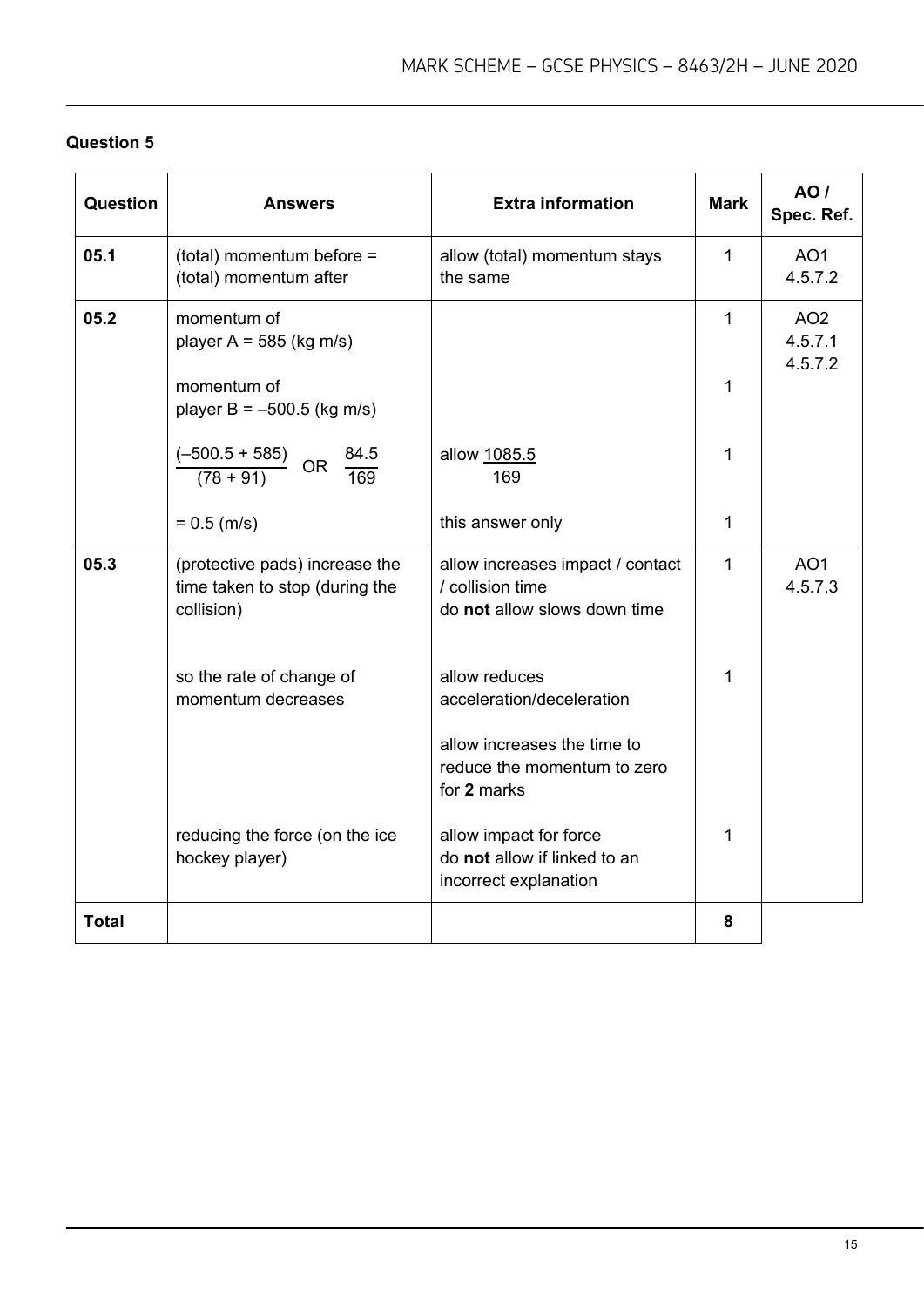| Question | <b>Answers</b>                                                                                                                | <b>Extra information</b>                                                                         | <b>Mark</b>    | <b>AO</b> /<br>Spec. Ref.             |
|----------|-------------------------------------------------------------------------------------------------------------------------------|--------------------------------------------------------------------------------------------------|----------------|---------------------------------------|
| 06.1     | 320 MHz = $3.2 \times 10^8$ Hz                                                                                                | allow 320 000 000                                                                                | 1              | AO <sub>2</sub>                       |
|          | $3.0 \times 10^8 = 3.2 \times 10^8 \times \lambda$                                                                            | this mark may be awarded if<br>frequency is incorrectly/not<br>converted                         | 1              | AO <sub>2</sub>                       |
|          | $\lambda = \frac{3.0 \times 10^8}{3.2 \times 10^8}$                                                                           | this mark may be awarded if<br>frequency is incorrectly/not<br>converted                         | 1              | AO <sub>2</sub>                       |
|          | wavelength = $0.9375$                                                                                                         | allow correct calculation using<br>an incorrectly/not converted<br>frequency                     | 1              | AO <sub>2</sub>                       |
|          |                                                                                                                               | allow an answer that rounds<br>to 0.94                                                           |                |                                       |
|          | metres or m                                                                                                                   |                                                                                                  | 1              | AO <sub>1</sub><br>4.6.1.2            |
| 06.2     | (alternating) current induced (in<br>the electrical circuit)                                                                  | allow electrons vibrate / oscillate<br>(in the electrical circuit)                               | $\mathbf{1}$   | AO <sub>1</sub><br>4.6.2.3            |
|          | with the same frequency as the<br>radio wave                                                                                  |                                                                                                  | 1              |                                       |
| 06.3     | Any two from:<br>• (radio waves are) transverse                                                                               | allow sound waves are<br>longitudinal<br>allow a description of<br>transverse/longitudinal waves | $\overline{2}$ | AO <sub>1</sub><br>4.6.1.1<br>4.6.1.2 |
|          | (radio waves) travel at a<br>higher speed<br>• (radio waves) don't need a<br>medium<br>• (radio waves are)<br>electromagnetic | allow (only) radio waves travel<br>through a vacuum<br>allow sound waves are<br>mechanical       |                |                                       |
| 06.4     | accelerating                                                                                                                  | allow speeding up                                                                                | 1              | AO <sub>3</sub><br>4.5.6.1.4          |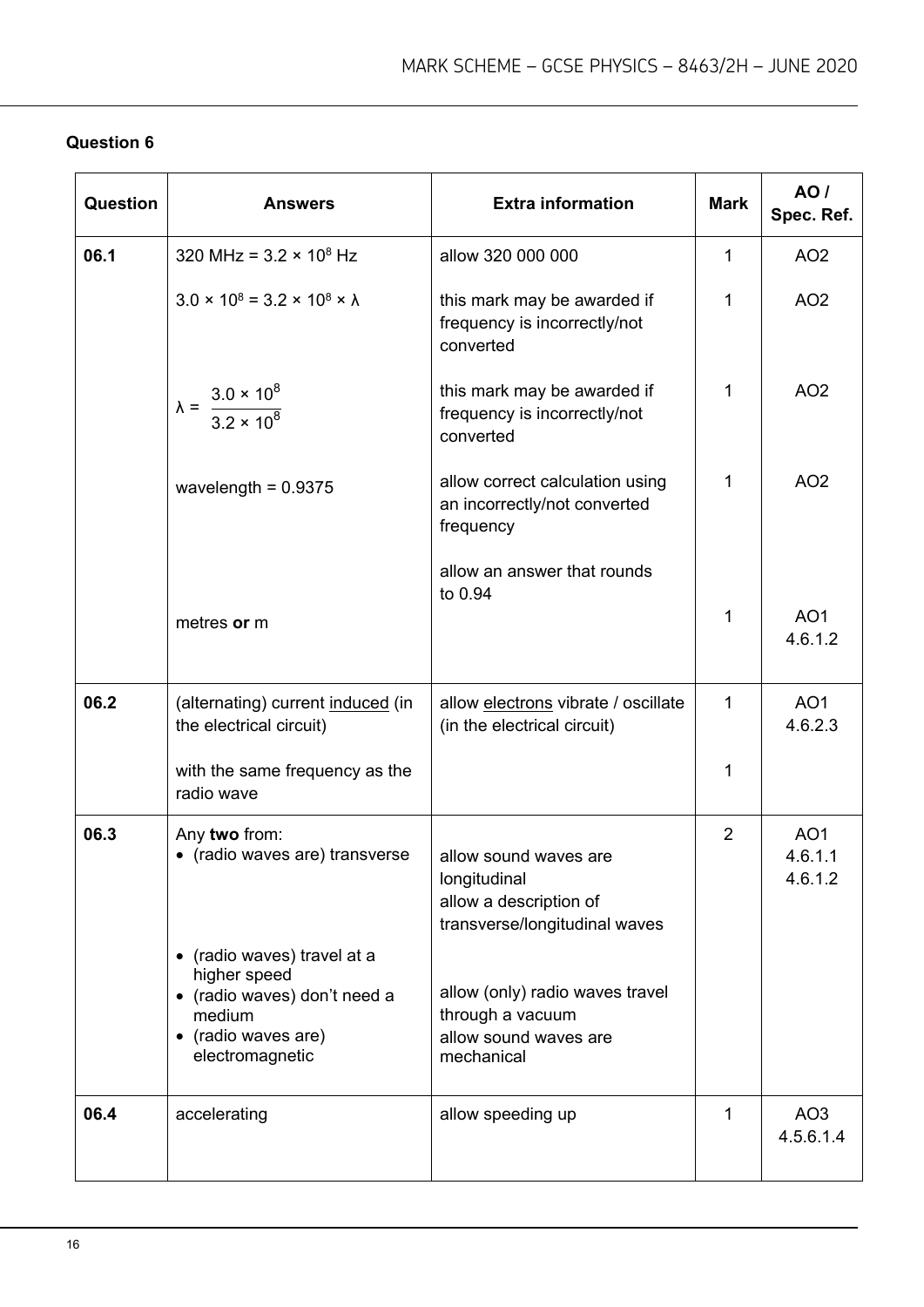| 06.5 | appropriate tangent drawn                                                                              |                                                                                          | $\mathbf{1}$ | AO <sub>2</sub><br>4.5.6.1.4 |
|------|--------------------------------------------------------------------------------------------------------|------------------------------------------------------------------------------------------|--------------|------------------------------|
|      | correct reading from graph for<br>change in distance and change<br>in time (eg $5.6$ (m) and $20$ (s)) | allow correct reading from their<br>tangent for change in distance<br>and change in time | $\mathbf{1}$ |                              |
|      | gradient of tangent shown<br>(eg 5.6/20)                                                               | allow correct gradient from their<br>tangent                                             | $\mathbf{1}$ |                              |
|      | $0.28$ (m/s)                                                                                           | this answer only<br>allow 0.25 to 0.30 (m/s) if the<br>tangent is appropriate            | 1            |                              |
|      |                                                                                                        | allow $2.8 / 20 = 0.14$ (m/s) for 1<br>mark                                              |              |                              |
| 06.6 | $0.52^2 - 0.12^2 = 2 \times 0.04 \times s$                                                             |                                                                                          | $\mathbf{1}$ | AO <sub>2</sub><br>4.5.2     |
|      | $s = \frac{0.52^2 - 0.12^2}{2 \times 0.04}$                                                            |                                                                                          | $\mathbf{1}$ | 4.5.6.1.5                    |
|      | $s = 3.2$ (m)                                                                                          |                                                                                          | $\mathbf{1}$ |                              |
|      | $0.48 = F \times 3.2$                                                                                  | this mark may be awarded if the<br>displacement is incorrectly<br>calculated             | $\mathbf 1$  |                              |
|      | $\frac{0.48}{3.2}$<br>$F = -$                                                                          | this mark may be awarded if the<br>displacement is incorrectly<br>calculated             | $\mathbf{1}$ |                              |
|      | $F = 0.15$ (N)                                                                                         | allow a correctly calculated F<br>using an incorrectly<br>calculated displacement        | 1            |                              |
|      | <b>OR</b>                                                                                              |                                                                                          |              |                              |
|      |                                                                                                        |                                                                                          |              |                              |
|      |                                                                                                        |                                                                                          |              |                              |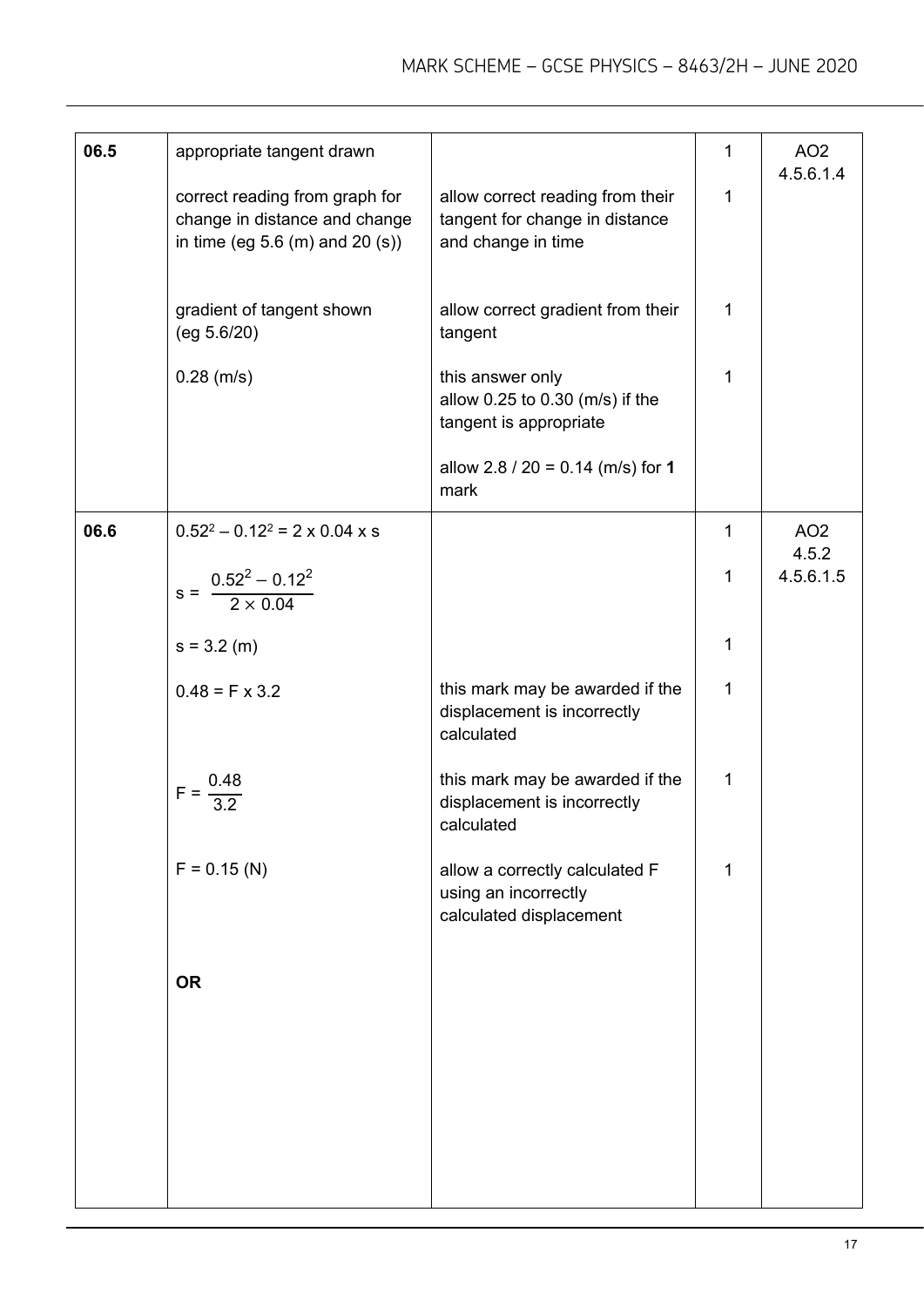| Alternative method 1                                                      |     |                                                                                                            |  |
|---------------------------------------------------------------------------|-----|------------------------------------------------------------------------------------------------------------|--|
| $t = \frac{0.52 - 0.12}{0.04}$                                            | (1) |                                                                                                            |  |
| $t = 10$ (s)                                                              | (1) |                                                                                                            |  |
| $s = 0.32 \times 10$<br>$= 3.2$ (m)                                       | (1) | allow a correctly calculated<br>displacement from an incorrectly<br>calculated t                           |  |
| $0.48 = F \times 3.2$                                                     | (1) | this mark may be awarded if the<br>displacement is incorrectly<br>calculated                               |  |
| $F = \frac{0.48}{3.2}$                                                    | (1) | this mark may be awarded if the<br>displacement is incorrectly<br>calculated                               |  |
| $F = 0.15$ (N)                                                            | (1) | allow a correctly calculated F<br>from incorrectly calculated<br>values for displacement<br>and $/$ or $t$ |  |
| <b>OR</b>                                                                 |     |                                                                                                            |  |
| Alternative method 2                                                      |     |                                                                                                            |  |
| $0.48 = (0.5 \times m \times 0.52^2)$ –<br>(0.5 x m x 0.12 <sup>2</sup> ) | (1) |                                                                                                            |  |
| $0.48 = 0.1352m - 0.0072m$                                                | (1) |                                                                                                            |  |
| $0.48 = 0.128m$                                                           | (1) |                                                                                                            |  |
| $m = 3.75$                                                                | (1) |                                                                                                            |  |
| $F = 3.75 \times 0.040$                                                   | (1) | allow their calculated m                                                                                   |  |
| $F = 0.15$ (N)                                                            | (1) | allow correctly calculated F<br>using an incorrectly calculated<br>m                                       |  |
|                                                                           |     |                                                                                                            |  |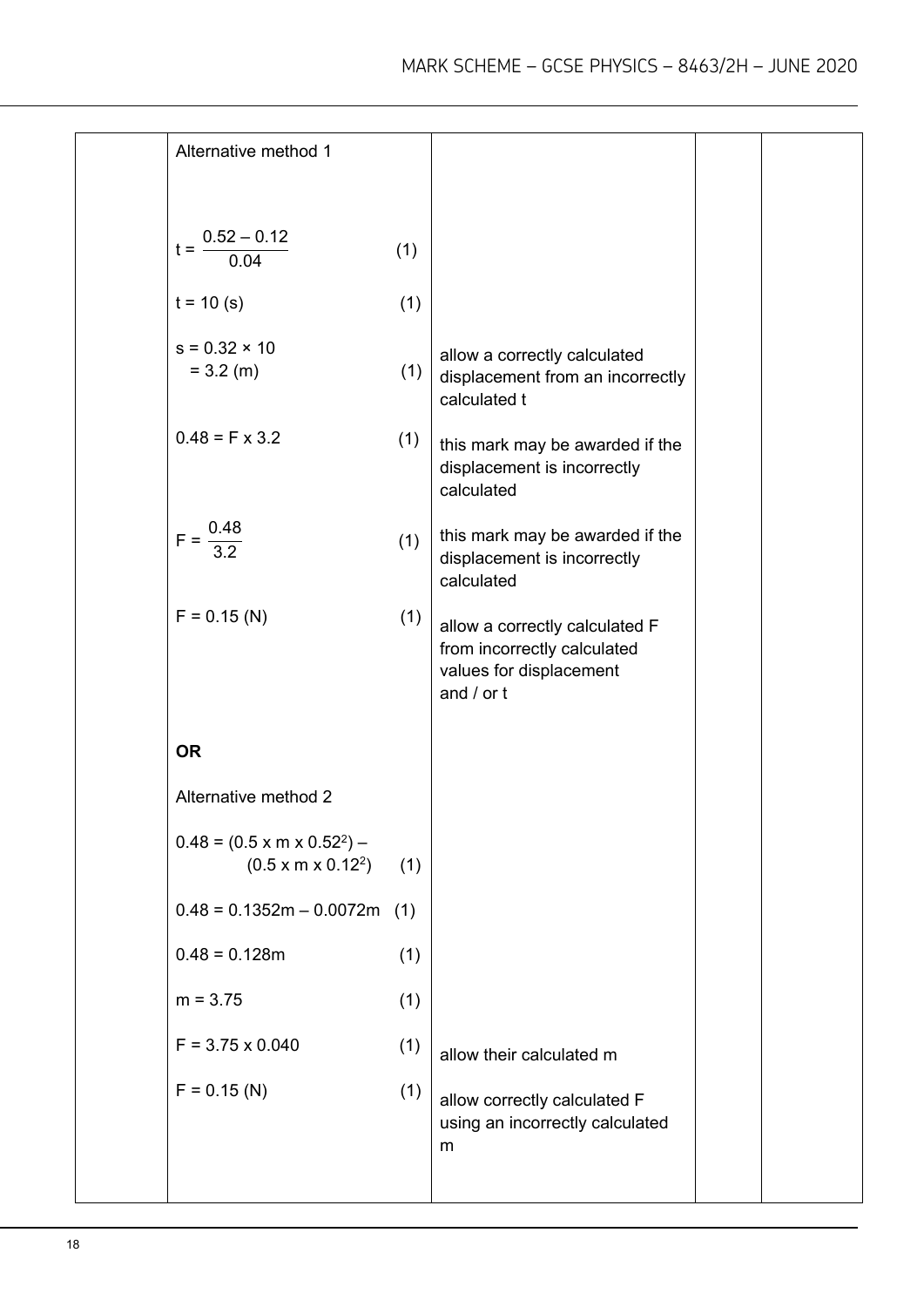| 06.7  | there is a maximum forward<br>force (provided by the motor)      | allow driving force for forward<br>force - throughout                                         | 1  | AO <sub>1</sub><br>4.5.6.1.5 |
|-------|------------------------------------------------------------------|-----------------------------------------------------------------------------------------------|----|------------------------------|
|       |                                                                  | the car has a maximum<br>acceleration is insufficient                                         |    |                              |
|       | as the speed of the car<br>increases air resistance<br>increases | allow friction / drag for air<br>resistance - throughout                                      |    |                              |
|       | until air resistance is equal in<br>size to forward force        | allow (until) the resultant force is<br>zero<br>allow forces are in equilibrium /<br>balanced | 1  |                              |
|       | so the car can no longer<br>accelerate                           | allow the car travels at terminal<br>velocity                                                 |    |                              |
| Total |                                                                  |                                                                                               | 24 |                              |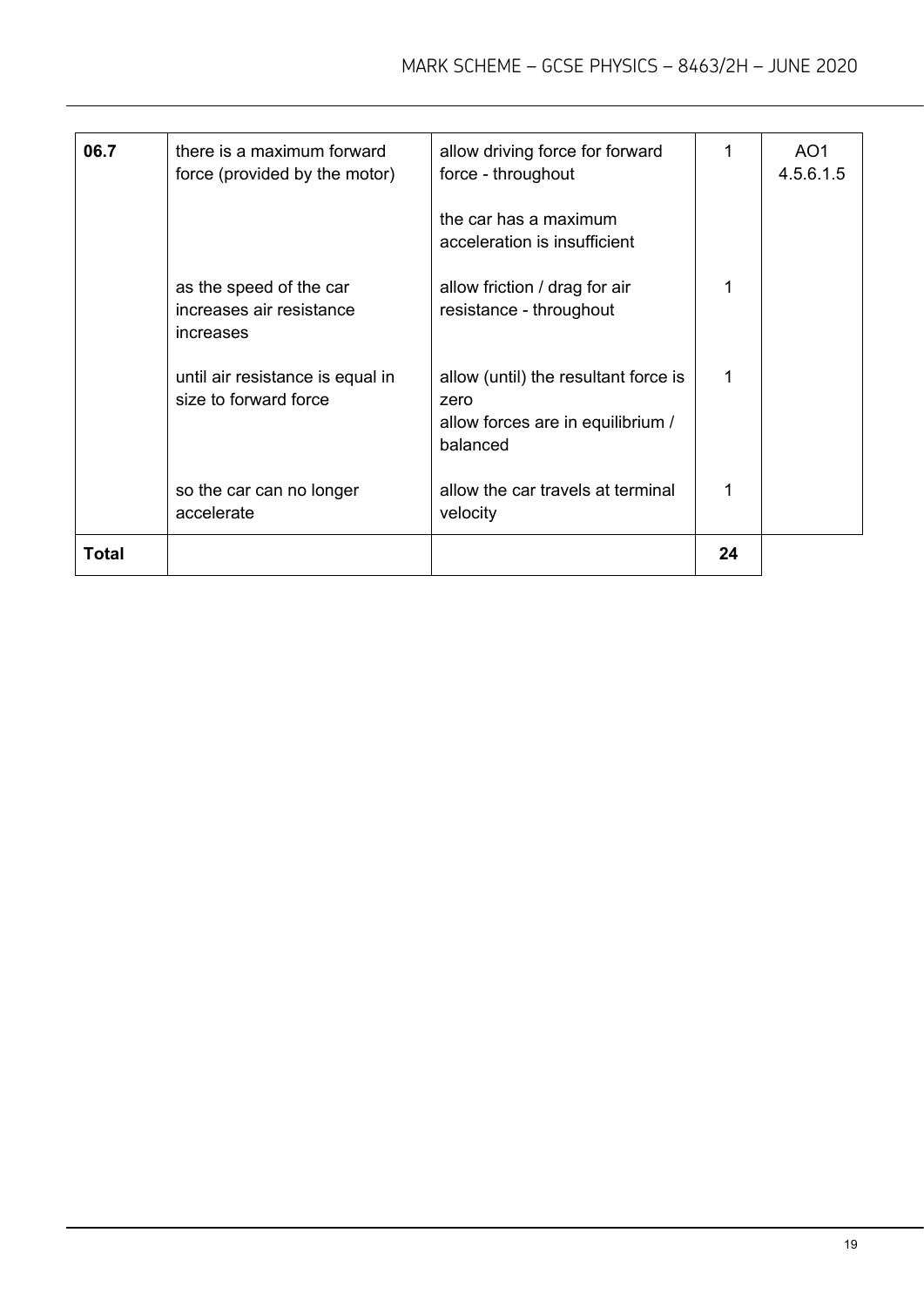| <b>Question</b> | <b>Answers</b>                                                                                                             | <b>Extra information</b>                                           | <b>Mark</b>  | AO /<br>Spec. Ref.         |
|-----------------|----------------------------------------------------------------------------------------------------------------------------|--------------------------------------------------------------------|--------------|----------------------------|
| 07.1            | to vary the (output) potential<br>difference                                                                               | allow different devices require<br>different potential differences | $\mathbf{1}$ | AO <sub>3</sub><br>4.7.3.4 |
|                 | so that you don't need a<br>different generator for each type<br>of device                                                 | allow so that it is compatible<br>with different devices           | 1            |                            |
|                 |                                                                                                                            | do not allow answers in terms of<br>power                          |              |                            |
| 07.2            | 1.5<br>150<br>$\overline{5.0}$<br>$N_{\rm s}$                                                                              |                                                                    | 1            | AO <sub>2</sub><br>4.7.3.4 |
|                 | $N_s = \frac{150}{0.3}$                                                                                                    |                                                                    | 1            |                            |
|                 | $N_s = 500$                                                                                                                |                                                                    | 1            |                            |
| 07.3            | the coil moves through the<br>magnetic field                                                                               |                                                                    | 1            | AO <sub>1</sub><br>4.7.3.1 |
|                 | or                                                                                                                         |                                                                    |              | 4.7.3.2                    |
|                 | the coil cuts magnetic field lines                                                                                         |                                                                    |              |                            |
|                 | a potential difference is induced<br>(across the coil)                                                                     |                                                                    | 1            |                            |
|                 | there is a complete circuit, so a<br>current is induced (in the coil)                                                      |                                                                    | 1            |                            |
|                 | every half turn the potential<br>difference reverses direction                                                             |                                                                    | 1            |                            |
|                 | so (every half turn) the current<br>changes direction                                                                      |                                                                    | 1            |                            |
| 07.4            | provides a continuous /<br>moveable contact / connection<br>(between the coil and the<br>transformer / contacts / brushes) |                                                                    | 1            | AO <sub>3</sub><br>4.7.3.2 |
|                 | or                                                                                                                         |                                                                    |              |                            |
|                 | stops the wires from twisting<br>together                                                                                  |                                                                    |              |                            |